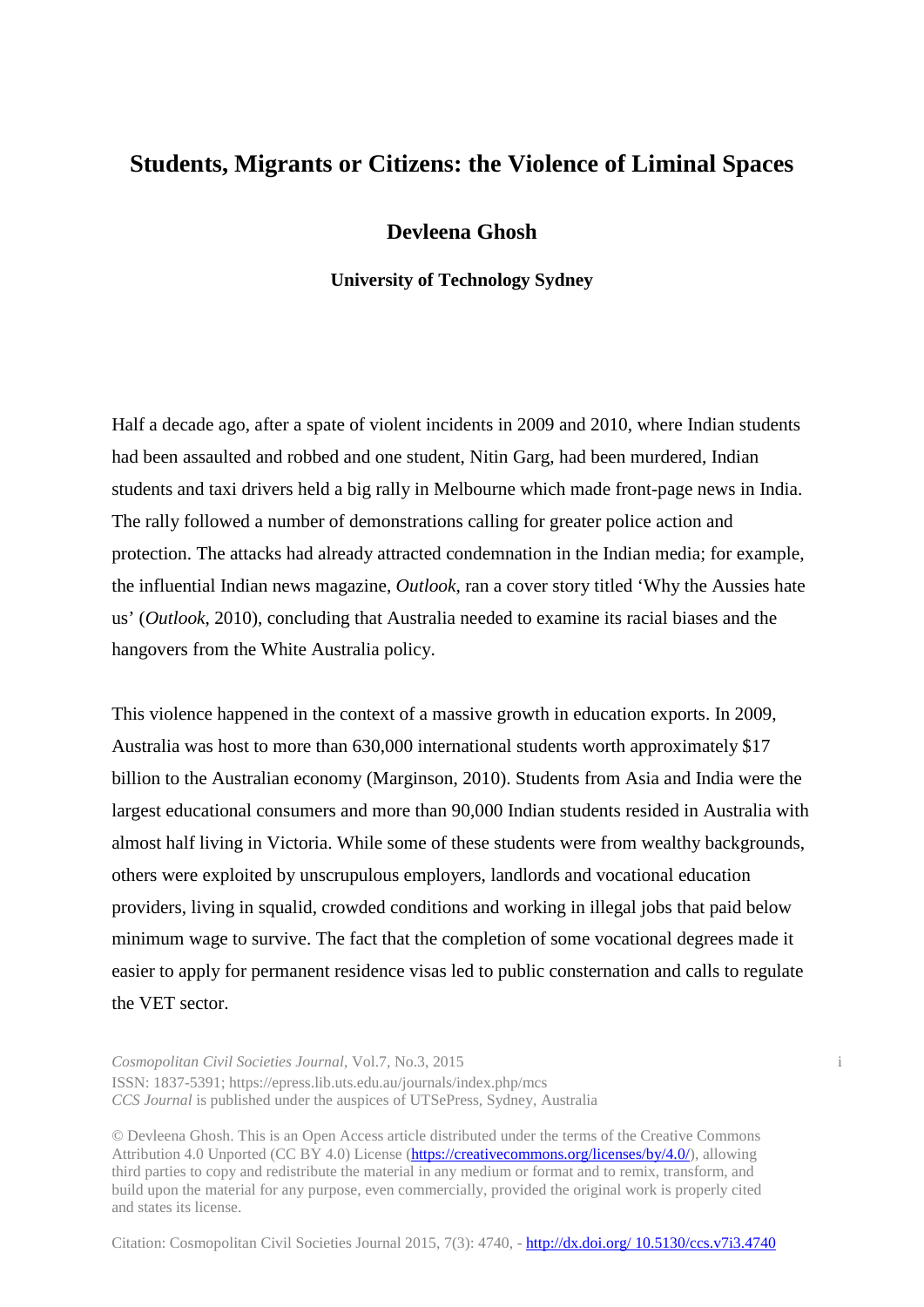Almost 1450 Indians were reported as victims of crime during 2007-2008 in Victoria (Overland, 2010). The feeling in India, expressed by wide coverage in the Indian media, was that these attacks were due to racial prejudice. The police force in Victoria and the State government, on the other hand, claimed that most attacks were opportunistic; an opinion supported, to some extent, by a report written in 2011 by the Australian Institute of Criminology which concluded that the location of the victims was statistically more important than their ethnicity but went on to comment:

International students in the main are a particularly vulnerable group due to a range of factors including demographic characteristics and a lack of economic security together with relatively limited options of employment, housing and transport. The types of employment, areas of residence and evening activities (including both shift work and use of public transport) are specific areas of risk for international students that appear to explain some of the incidence of robbery for Indian students, in particular (Larsen et al 2011, p. xvi)

Indian students meanwhile complained that police lacked sympathy for victims and did not take their reports seriously. Some claimed that officers refused to lodge reports of criminal incidents; in May 2009 the Deputy Police Commissioner of Victoria said that Indian students were soft targets because they were passive, travelled alone late at night and carried expensive gadgets (Johnston et al, 2009). He also advised Indian students not to talk loudly in their own languages in public places (The Age, 2009). Bollywood star Amitabh Bachchan responded by turning down an honorary doctorate from Queensland University of Technology in June 2009 saying: 'My conscience does not permit me to accept this decoration from a country that perpetrates such indignity to my fellow countrymen' (Doherty 2009).

The cases cited above show that global trade, in intangibles such as education, raise numerous legal and human ramifications. Simon Marginson points out that as globally mobile people, international students fall between two national jurisdictions. They cannot gain access to citizen protections and entitlements while away from home, but they lack the rights of citizens in Australia (2010). International students are taxpayers and consumers but they are not citizens, migrants or, frequently, even legal workers in the country in which they study. Their fluid and liminal status, without access to most of the human, legal, civil, industrial, political and educational rights available to citizens of their host countries, makes them peculiarly vulnerable to economic and racial exploitation. As Gail Mason argues, the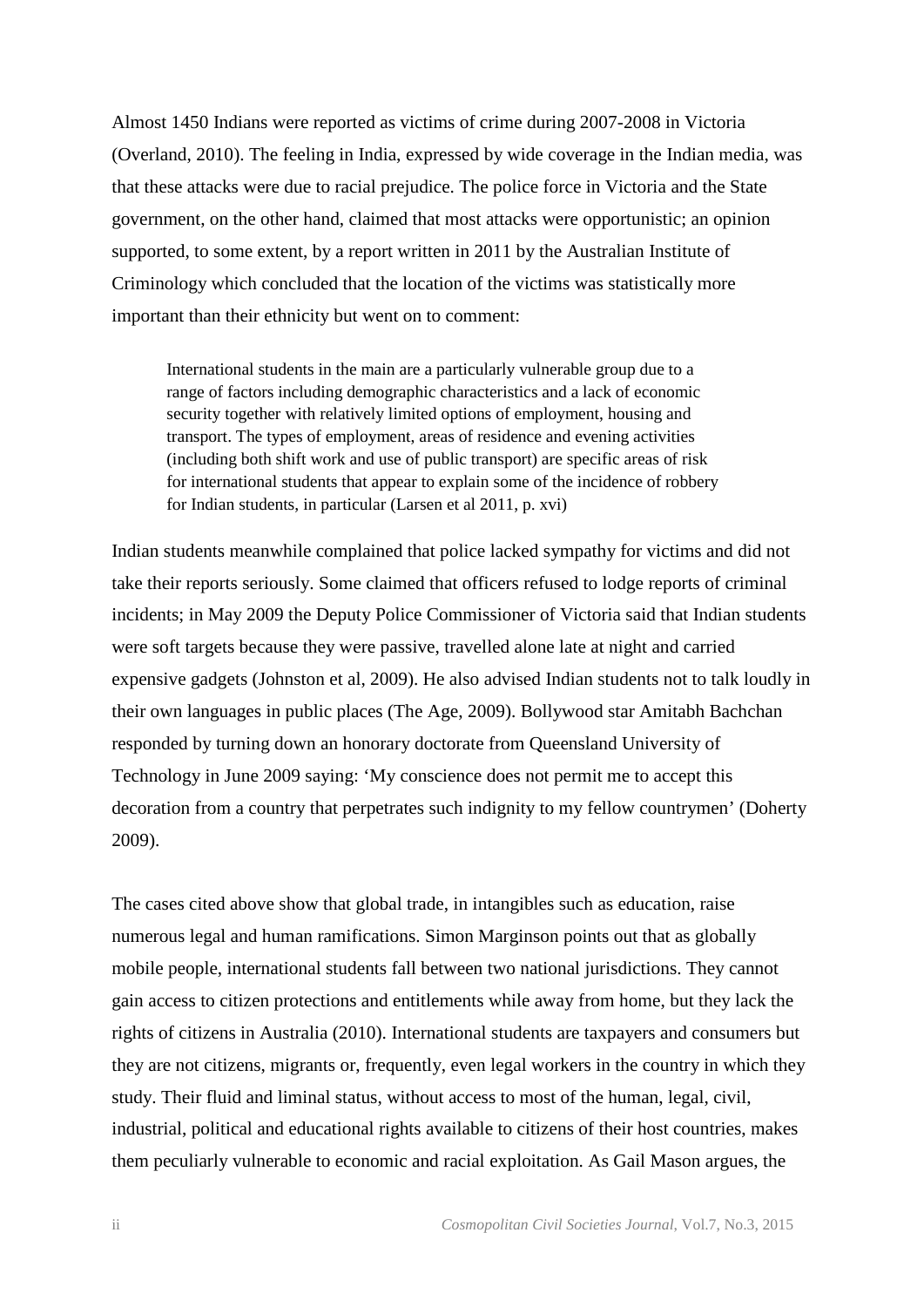reluctance, and in some cases complete refusal, of many Australian institutions and politicians to directly acknowledge that prejudice is a factor in *some* of the violence that is experienced by Indian students 'dismisses India's very real concern that its citizens are good for making curry, driving taxis, paying fees, serving at petrol stations or running late night convenience stores but not good enough – or important enough – to command us to acknowledge that cultural intolerance and chauvinism do exist in this country' (Mason, 2010).

The articles in this issue of the *Cosmopolitan Civil Societies Journal* deal with these issues from various perspectives. Amit DasGupta, Consul-General of India in Sydney at this time, was one of the key players in defusing potential violence in the suburb of Harris Park where many Indian students lived. His paper is a fascinating account demonstrating that genuine conflict resolution must include the widest range of stakeholders in a community. Shanthi Robertson situates the so-called Indian student 'crisis' as a case study of the local consequences of various global and regional processes including the commercialization of international education and its interlinking with labour migration; the marketization of citizenship; and the cultural imaginaries of class and mobility flowing between India and Australia. Heather Goodall's paper uses evidence from rural Australia to argue that, despite the specific urban focus of the political concerns around the attacks, students enrolled in regional universities who work as casual and contract labourers in rural areas, are also subjected to exploitation via long term structural vulnerabilities, particularly where recruitment is racialized. Michiel Baas's article draws on over a thousand media reports of that period to shed light on the position of Indian students in the wider debate on skilled migration, multiculturalism and the ongoing commercialization of higher education in Australia and the role of academics, journalists and others in the 'othering' of Indian students. Jakubowicz and Monani consider the policy implications of considering international students as rights bearing bodies, thereby extending the humanist compact from national citizens to include a category of non-citizens who contribute to Australian society economically and socially. Together they provide a fascinating picture of a controversial and troubled period for both Australia and India.